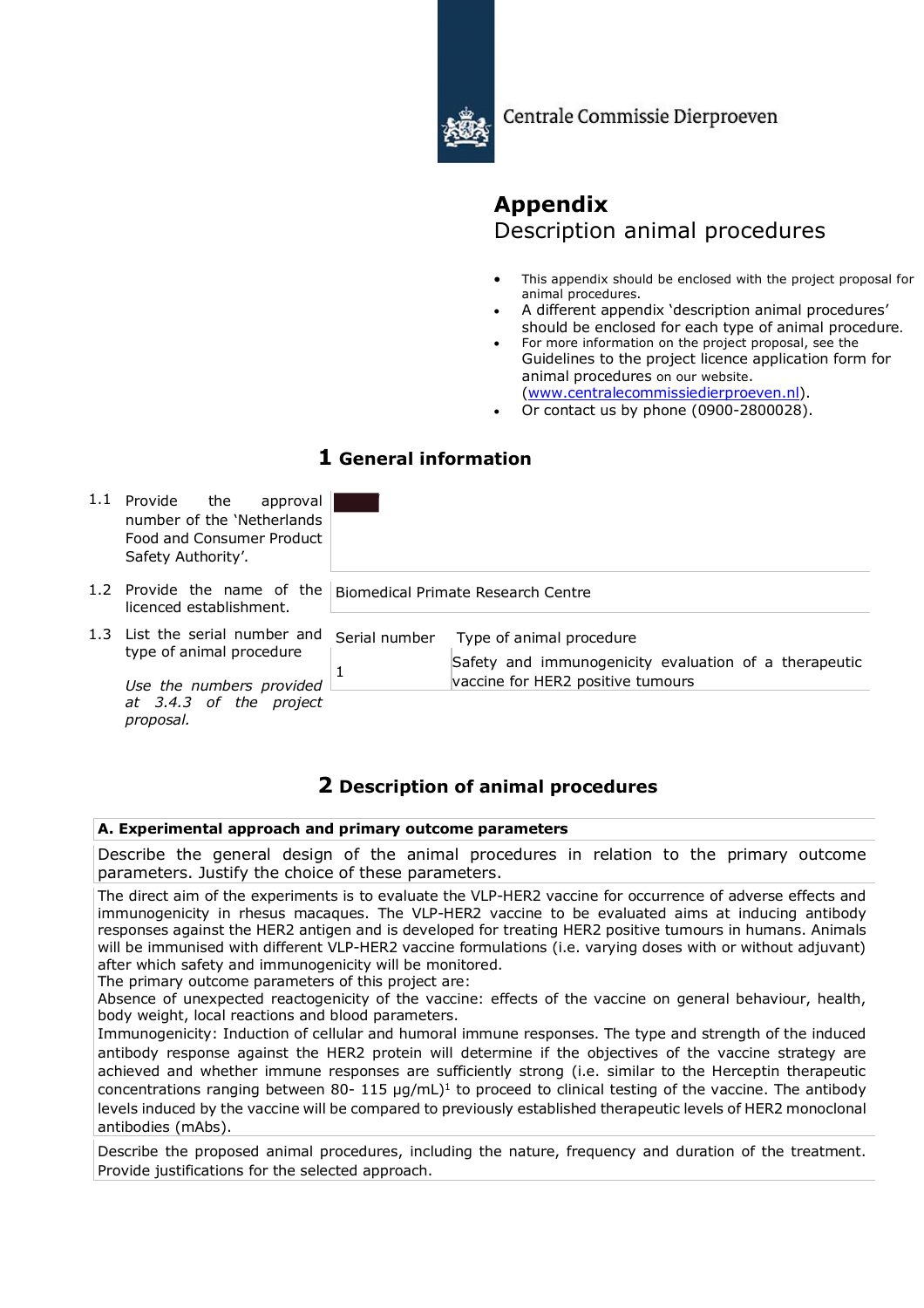Animals will receive one or more immunisations, typically at 4-to-8-week time intervals, although occasionally a longer time frame may be required between immunisations. Usually, 3 immunizations suffice over a period of 20 weeks (maximally 5 immunisations). However, when the longevity of immune responses and optional boosts need to be investigated, these limits may have to be exceeded. Specific rationale will then be presented to the animal welfare body (AWB). Immunisations will be done by intramuscular injection. Before and after each immunisation (maximally 4 times) blood will be collected for the monitoring of clinical chemistry and haematology parameters as well as for monitoring humoral and cellular immune responses. The maximum amount of blood taken will not exceed 1% of the body weight per month or 0.7% of the body weight per time point.

Describe which statistical methods have been used and which other considerations have been taken into account to minimise the number of animals.

The number of animals will be based on statistical power analysis. Calculations take into account the number of animals needed to establish statistically significant differences of immune responses in relation to treatment group. Different antigen dosages with or without immunological adjuvant will be evaluated.

#### **B. The animals**

Specify the species, origin, life stages, estimated numbers, gender, genetic alterations and, if important for achieving the immediate goal, the strain.

| Not<br>Rhesus<br>Not<br>Purpose<br>60<br>adult<br>female<br>applicable<br>bred<br>macague | Serial<br>number | <b>Species</b> | Origin | Life stages | Mumber ، | Gender | Genetically<br>altered | Strain     |
|-------------------------------------------------------------------------------------------|------------------|----------------|--------|-------------|----------|--------|------------------------|------------|
|                                                                                           |                  |                |        |             |          |        |                        | applicable |

Provide justifications for these choices

| Species                | The HER2 ectodomain of rhesus macaques is 99% homologous to the human HER2 protein <sup>2</sup> .<br>Therefore, a vaccine against a human self-antigen can be evaluated in rhesus macagues.                                                                                                                             |
|------------------------|-------------------------------------------------------------------------------------------------------------------------------------------------------------------------------------------------------------------------------------------------------------------------------------------------------------------------|
| Origin                 | Purpose bred pedigreed animals from the Institute's colony will be used.                                                                                                                                                                                                                                                |
| Life stages            | Adult females will be used. The HER2 antigen is potentially expressed in breast tissue.                                                                                                                                                                                                                                 |
| Number                 | The number of animals requested is based on the assumption that each study will have two<br>vaccine groups (receiving different dosages or formulations) with 10 animals per group. In<br>all, we anticipate performing 3 such studies over a 5-year period, the total number of animals<br>needed will be maximally 60 |
| Gender                 | Females will be used because of the presence of vaccine self-antigen in breast tissues                                                                                                                                                                                                                                  |
| Genetic<br>alterations | Not applicable                                                                                                                                                                                                                                                                                                          |
| Strain                 | Not applicable                                                                                                                                                                                                                                                                                                          |
|                        |                                                                                                                                                                                                                                                                                                                         |

#### **C. Accommodation and care**

Is the housing and care of the animals used in experimental procedures in accordance with Annex III of the Directive 2010/63/EU?

Yes

No > If this may adversely affect animal welfare, describe how the animals will be housed and provide specific justifications for these choices

#### **D. Pain and compromised animal welfare**

Will the animals experience pain during or after the procedures?

No

Yes > Will anaesthesia, analgesia or other pain relieving methods be used?

No > Justify why pain relieving methods will not be used.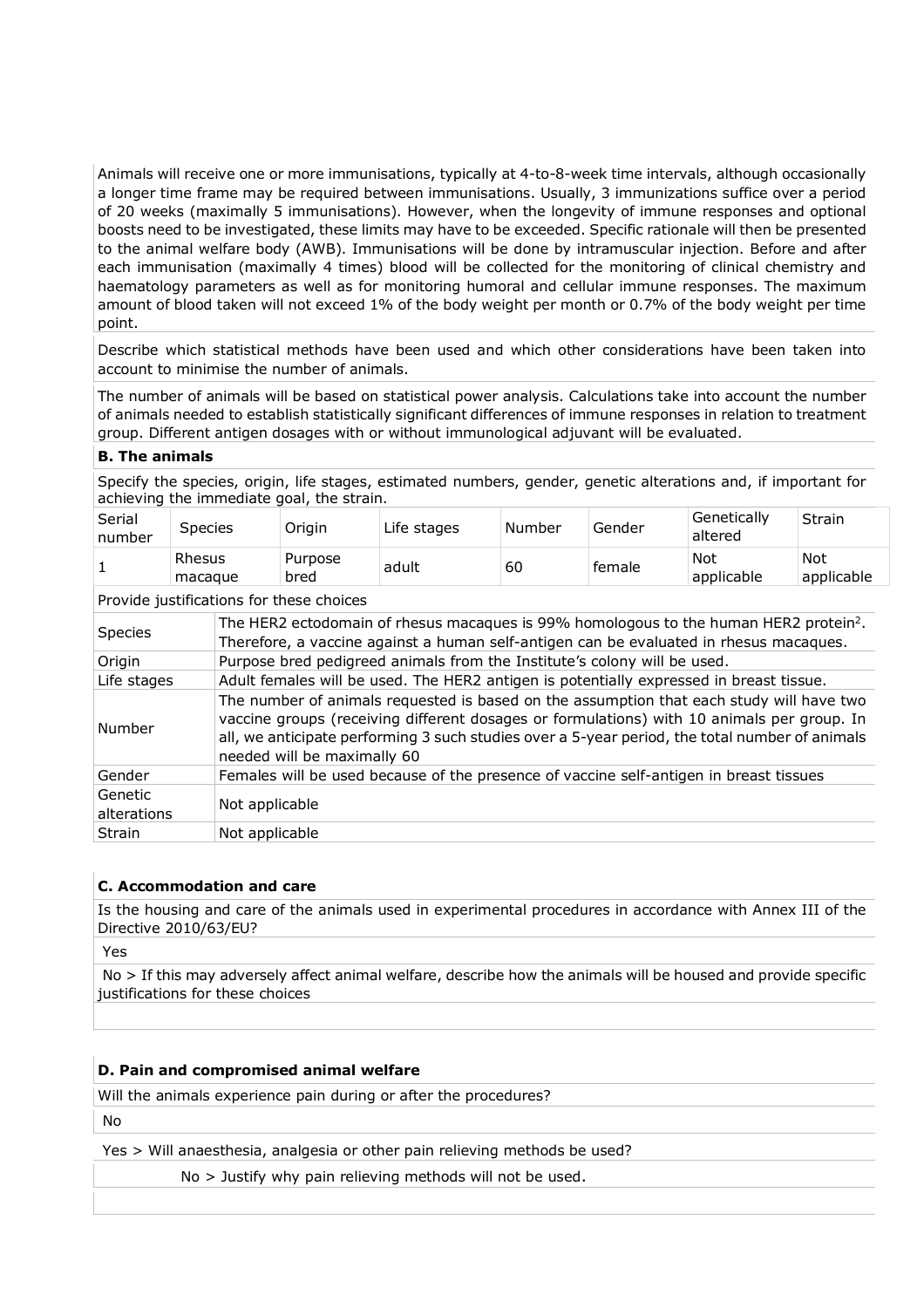#### Yes > Indicate what relieving methods will be used and specify what measures will be taken to ensure that optimal procedures are used.

Describe which other adverse effects on the animals' welfare may be expected?

- 1. Discomfort due to repeated sedations
- 2. Discomfort due to injection of vaccine
- 3. Discomfort due to repeated blood sampling
- 4. Stress due to sedation and recovery

Explain why these effects may emerge.

- 1. Sedation can cause nausea and reduced appetite
- 2. When vaccines are administered intramuscularly this can cause pain and irritation
- 3. Repeated vena-punctures may cause pain and rarely haematoma's
- 4. Animals may experience disorientation when recovering from sedation

Indicate which measures will be adopted to prevent occurrence or minimise severity.

- 1. Sedation time will be kept as short as possible for the procedure, using the lowest dosage of sedatives required.
- 2. Animals will be sedated for vaccine delivery. Only rarely are strong adverse effects seen. Should granuloma formation be observed, the animal will be sedated, the wound will be cleaned, and analgesics are applied if necessary following veterinary consultation.
- 3. Vena punctures will be done by certified animal technicians and pressure is applied following collection to minimise the risk of haematoma.
- 4. Animals will be closely monitored, and a veterinarian will be consulted in case of problems.

#### **E. Humane endpoints**

May circumstances arise during the animal procedures which would require the implementation of humane endpoints to prevent further distress?

No > Continue with question F

Yes > Describe the criteria that will be used to identify the humane endpoints.

Indicate the likely incidence.

#### **F. Classification of severity of procedures**

Provide information on the experimental factors contributing to the discomfort of the animals and indicate to which category these factors are assigned ('non-recovery', 'mild', 'moderate', 'severe'). In addition, provide for each species and treatment group information on the expected levels of cumulative discomfort (in percentages).

The total amount of discomfort is estimated as moderate. This is mainly caused by repeated sedations, immunisations and blood sampling.

#### **G. Replacement, reduction, refinement**

Describe how the principles of replacement, reduction and refinement were included in the research strategy, e.g. the selection of the animals, the design of the procedures and the number of animals.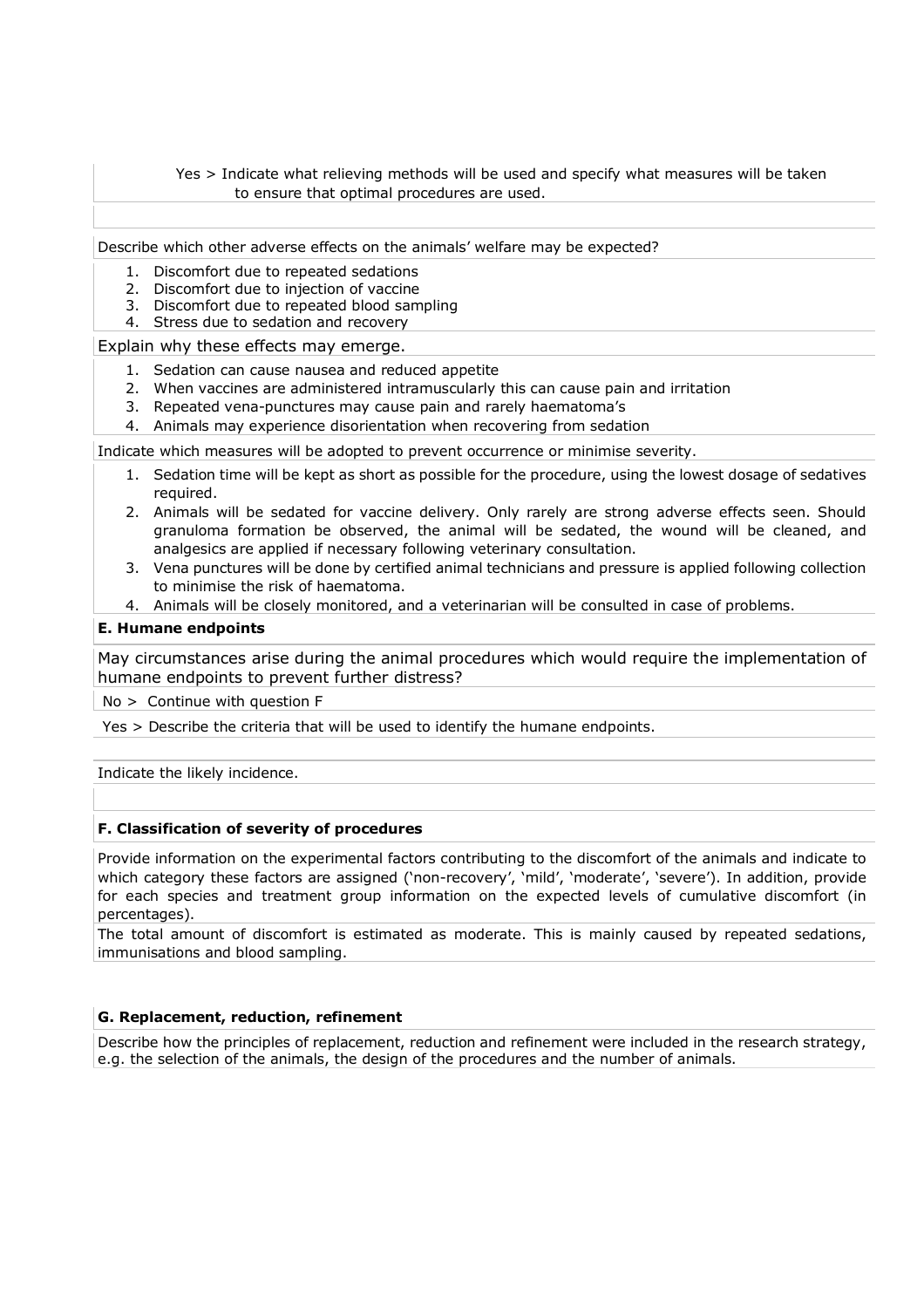| Replacement                                                                                                | The immune system is very complex and the in vivo interactions between virus and/or<br>vaccine and host are not completely understood. At present there is no in vitro model<br>available that can mimic the human immune system sufficiently to study the potential<br>of a vaccine to induce immune responses to a self-antigen. The human and rhesus HER2<br>proteins have 99% sequence homology <sup>2</sup> , which makes the rhesus macaque an<br>appropriate model to establish the safety and immunogenicity of a therapeutic HER2<br>vaccine. The macaque immune systems closely resembles that of humans, facilitating<br>translation to humans. The potential of this vaccine has previously been demonstrated<br>in murine tumour models <sup>3</sup> .                                                                                                                                                                                                                                                                                                                                                                                                                                                                                                                                                                                                  |  |  |  |
|------------------------------------------------------------------------------------------------------------|----------------------------------------------------------------------------------------------------------------------------------------------------------------------------------------------------------------------------------------------------------------------------------------------------------------------------------------------------------------------------------------------------------------------------------------------------------------------------------------------------------------------------------------------------------------------------------------------------------------------------------------------------------------------------------------------------------------------------------------------------------------------------------------------------------------------------------------------------------------------------------------------------------------------------------------------------------------------------------------------------------------------------------------------------------------------------------------------------------------------------------------------------------------------------------------------------------------------------------------------------------------------------------------------------------------------------------------------------------------------|--|--|--|
| Reduction                                                                                                  | The number of animals needed per experiment will be based on statistical power<br>calculation for achieving statistically significant differences in immune responses in the<br>vaccine groups receiving different dosages or formulations. Only the minimum number<br>of animals needed will be used.                                                                                                                                                                                                                                                                                                                                                                                                                                                                                                                                                                                                                                                                                                                                                                                                                                                                                                                                                                                                                                                               |  |  |  |
| Refinement                                                                                                 | Animals are trained to cooperate as much as possible for the invasive handlings, such<br>as receiving the sedation. Animals will be socially housed with a socially compatible<br>animal, whenever possible. There is an extensive program for enrichment in our institute<br><sub>of</sub><br>material<br>and<br>methods<br>consists<br>playing<br>food<br>that<br>to<br>present<br>(http://www.bprc.nl/en/welfare/).<br>During the study animals will be observed daily by qualified and competent animal<br>caretakers. Should changes occur in behaviour, appetite or stool then a veterinarian will<br>be informed, and measures will be discussed with the investigator and implemented.<br>Possible local reactions at the injection site of the vaccine will be recorded at multiple<br>time points using a scoring system that includes redness, swelling and induration <sup>4</sup> . In<br>case substantial induration is seen, then the wound will be treated, and analgesics will<br>be applied. On every time point where a procedure is performed the animals will be<br>weighed, body temperature measured, and closely examined.<br>The animals to be used in the experiments will be selected on the highest HER2 antigen<br>homology with the human HER2 antigen. This will be done using materials readily<br>available from the BPRC DNA bank. |  |  |  |
| Are adverse environmental effects expected? Explain what measures will be taken to minimise these effects. |                                                                                                                                                                                                                                                                                                                                                                                                                                                                                                                                                                                                                                                                                                                                                                                                                                                                                                                                                                                                                                                                                                                                                                                                                                                                                                                                                                      |  |  |  |
|                                                                                                            |                                                                                                                                                                                                                                                                                                                                                                                                                                                                                                                                                                                                                                                                                                                                                                                                                                                                                                                                                                                                                                                                                                                                                                                                                                                                                                                                                                      |  |  |  |

No

Yes > Describe the environmental effects and explain what measures will be taken to minimise these effects.

#### **H. Re-use**

Will animals be used that have already been used in other animal procedures ?

No > Continue with question I.

X Yes > Explain why re-use is considered acceptable for this animal procedure.

The only requirement for the animals is that they are immune competent. Therefore, animals can be used that have been part of previous (infectious disease vaccine) studies.

Are the previous or proposed animal procedures classified as 'severe'?

X No

Yes > Provide specific justifications for the re-use of these animals during the procedures.

#### **HI. Repetition**

Explain for legally required animal procedures what measures have been taken to ensure that the proposed procedures have not already been performed. If applicable, describe why duplication is required.

Not applicable